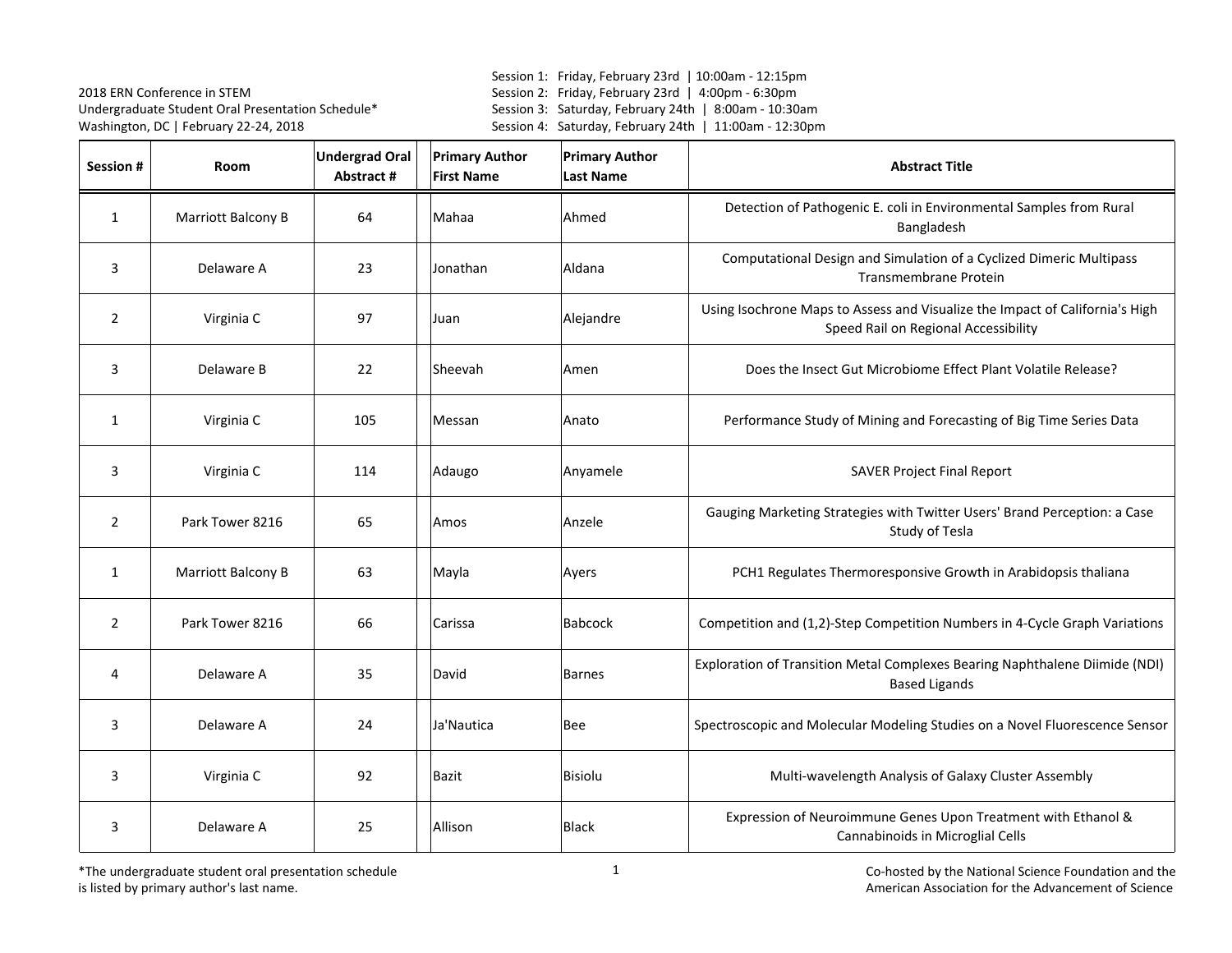Session 1: Friday, February 23rd | 10:00am - 12:15pm Session 2: Friday, February 23rd | 4:00pm - 6:30pm Session 3: Saturday, February 24th | 8:00am - 10:30am Session 4: Saturday, February 24th | 11:00am - 12:30pm

| Session #      | Room               | <b>Undergrad Oral</b><br>Abstract # | <b>Primary Author</b><br><b>First Name</b> | <b>Primary Author</b><br><b>Last Name</b> | <b>Abstract Title</b>                                                                                         |
|----------------|--------------------|-------------------------------------|--------------------------------------------|-------------------------------------------|---------------------------------------------------------------------------------------------------------------|
| $\mathbf{1}$   | Virginia C         | 106                                 | Christopher                                | Blake                                     | Viable Mars Entry, Descent, and Landing Trajectories                                                          |
| $\overline{2}$ | Marriott Balcony B | 51                                  | Dwight                                     | Bland                                     | Population Growth of Philodina sp. (Rotifera) Subjected to Three Temperature<br>Regimes                       |
| $\mathbf{1}$   | Virginia C         | 107                                 | Christopher                                | <b>Blanks</b>                             | <b>Designing Fractal Supercapacitors</b>                                                                      |
| 4              | Park Tower 8216    | 88                                  | Carolanne                                  | <b>Briscoe</b>                            | The Relationship Between Parenting Styles and Social-Emotional Development<br>in Afro-Caribbean Adolescents   |
| $\overline{2}$ | Marriott Balcony A | 82                                  | Abasi                                      | Brown                                     | Development of Muon Veto System for 185-kg NaI[TI] Detector                                                   |
| $\overline{2}$ | Virginia C         | 93                                  | <b>Nettie</b>                              | Brown                                     | Chitosan-Impregnated Bacterial Cellulose for Medical Applications                                             |
| 3              | Delaware B         | 11                                  | Victoria                                   | <b>Buskey</b>                             | Thermal Preference of High and Low Elevation Slevin's Bunchgrass Lizards,<br>Sceloporus Slevini               |
| 3              | Delaware B         | 12                                  | Shericia                                   | Campbell                                  | Rate of Heat Absorption in Sceloporus Slevini, Slevin's Bunchgrass Lizard                                     |
| 4              | Park Tower 8216    | 86                                  | Chazman                                    | Childers                                  | Translating Complex Research into an Accessible Educational Tool for<br><b>Undergraduate Students</b>         |
| 4              | Virginia A         | 42                                  | Sebastian                                  | Cousins                                   | Large-scale Workload Characterization in Apache Spark Framework                                               |
| $\mathbf{1}$   | Marriott Balcony B | 58                                  | Kali                                       | Coxe                                      | Sustainability at North Carolina Central University                                                           |
| $\overline{2}$ | Park Tower 8216    | 67                                  | Michelle                                   | Coyle                                     | A Large Scale Parameter Study using kPCA in Hyperspectral Imagery                                             |
| 3              | Delaware B         | 13                                  | Mariby                                     | Cruz                                      | Analysis of Tropical Tree Growth: Validation of Growth Simulation, a Stochastic<br><b>Bootstrapping Model</b> |

\*The undergraduate student oral presentation schedule is listed by primary author's last name.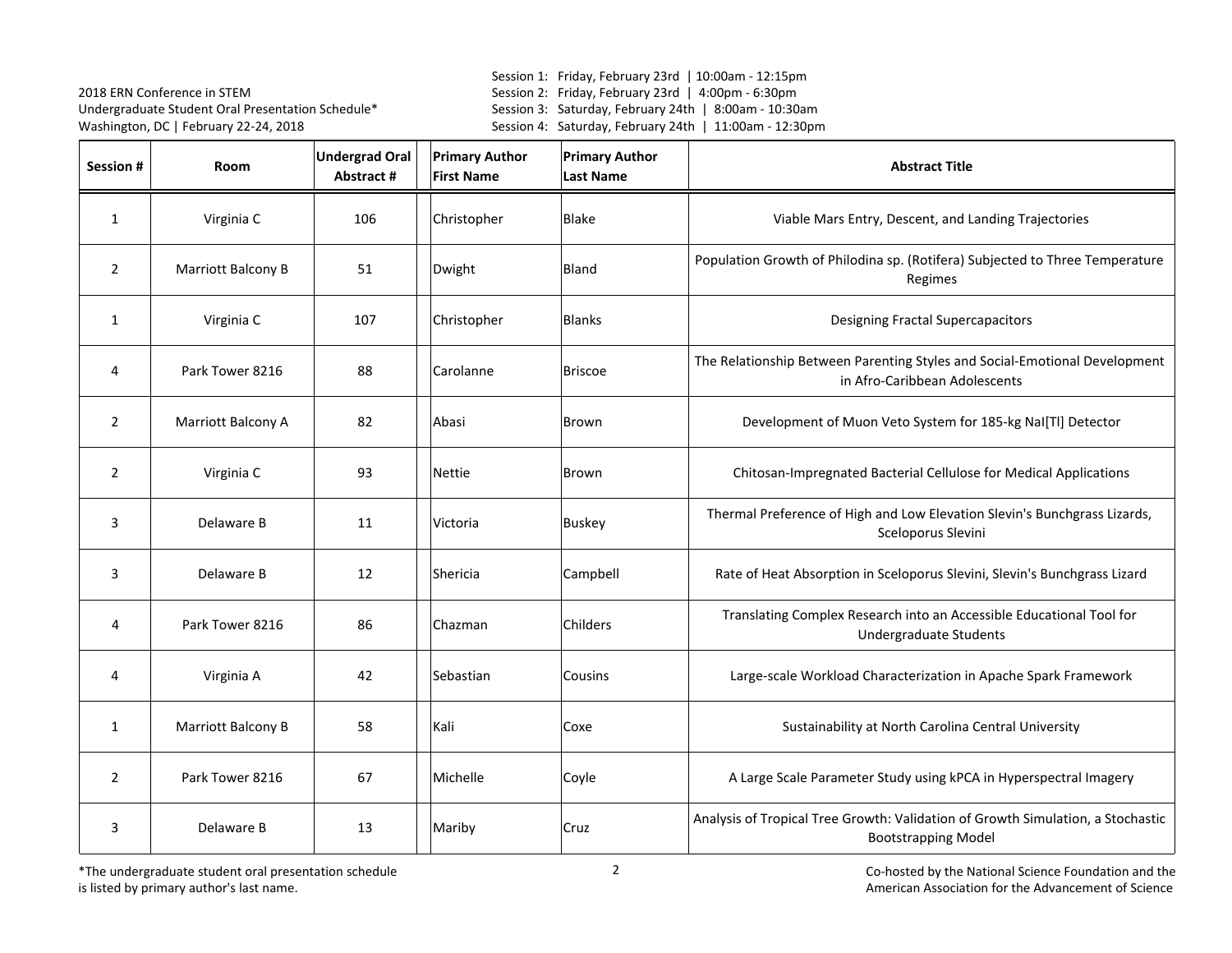Session 1: Friday, February 23rd | 10:00am - 12:15pm Session 2: Friday, February 23rd | 4:00pm - 6:30pm Session 3: Saturday, February 24th | 8:00am - 10:30am Session 4: Saturday, February 24th | 11:00am - 12:30pm

| Session #      | <b>Room</b>        | <b>Undergrad Oral</b><br>Abstract # | <b>Primary Author</b><br><b>First Name</b> | <b>Primary Author</b><br><b>Last Name</b> | <b>Abstract Title</b>                                                                                                                                                      |
|----------------|--------------------|-------------------------------------|--------------------------------------------|-------------------------------------------|----------------------------------------------------------------------------------------------------------------------------------------------------------------------------|
| $\mathbf{1}$   | Marriott Balcony B | 50                                  | Ashley                                     | Davis                                     | Carbonate Saturation Horizons in the Northwestern Hawaiian Islands:<br>Implications for Deep-Sea Corals                                                                    |
| $\mathbf{1}$   | Park Tower 8228    | 72                                  | Ana                                        | De La Fuente Duran                        | Indium Intercalation Through Epitaxial Graphene                                                                                                                            |
| $\overline{2}$ | Virginia C         | 94                                  | Pablo                                      | Diaz                                      | Dynamics of Active Particles Near a Curved Wall: Guided and Trapped<br>Locomotion                                                                                          |
| $\overline{2}$ | Marriott Balcony A | 76                                  | <b>Brianna</b>                             | Donaldson - Morton                        | Comparing EEG, EMG, EOG, and ECoG Techniques to Create a Working<br>Neurological Prosthetic                                                                                |
| 3              | Delaware B         | $\overline{7}$                      | Francisca                                  | Donkor                                    | Investigating the Co-Regulatory Role of Extramacrochaetae and Midline<br>Transcription Factors on Neuronal Cell Fate Specification in Developing<br>Drosophila Eye Tissues |
| 4              | Delaware A         | 40                                  | Taylor                                     | Dorlus                                    | Binding of Histidine and Proline with Graphene in Gas and Aqueous Phases                                                                                                   |
| 3              | Delaware A         | 30                                  | Cameron                                    | Earl                                      | Microwave Irradiated Oxa-Michael Addition: A Modular Liquid Crystal<br>Elastomer System                                                                                    |
| 3              | Delaware A         | 31                                  | Caria                                      | Evans                                     | Design and Synthesis of Electron Acceptors with Varying Electron Affinity                                                                                                  |
| 4              | Park Tower 8216    | 89                                  | Oacia                                      | Fair                                      | Challenges of Food Security Among Pastoralists in Naitolia                                                                                                                 |
| $\overline{2}$ | Marriott Balcony B | 52                                  | Tori                                       | Farrow                                    | The Urban Heat Island in Detroit, Michigan: Environmental Change and the<br><b>Human Condition</b>                                                                         |
| $\overline{2}$ | Mica/Slate/Granite | 4                                   | Sojourna                                   | Ferguson                                  | Isolation and Characterization of Activated Stromal Cells in Breast Cancer                                                                                                 |
| 3              | Virginia C         | 118                                 | Candice                                    | Forrester                                 | Optical Analysis of II-VI/III-V Hybrid Quantum Cascade Detectors                                                                                                           |
| $\overline{2}$ | Park Tower 8216    | 68                                  | Matthew                                    | Gallatin                                  | Using Statistics to Analyze and Compare X-Ray Diffraction Patterns                                                                                                         |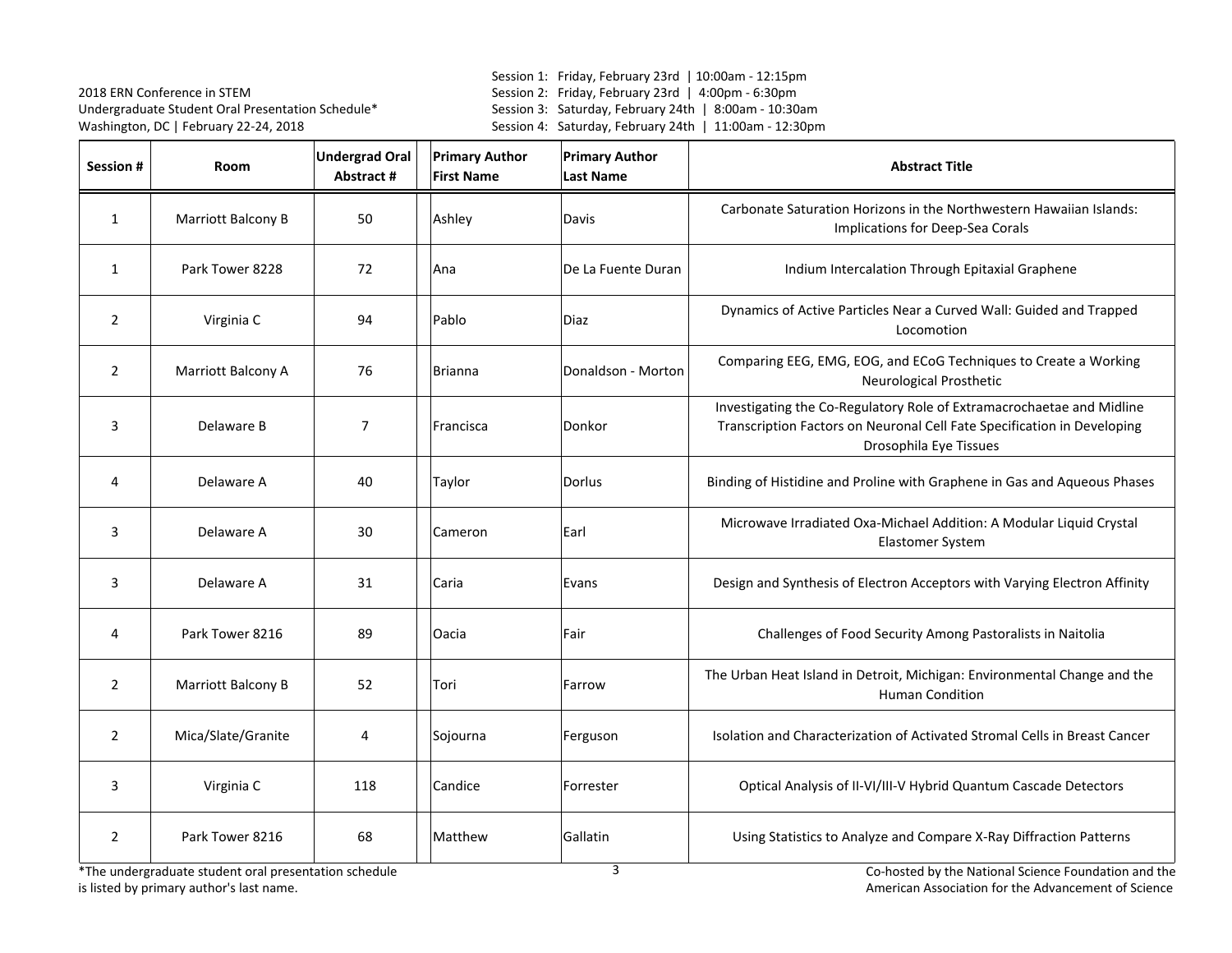Session 1: Friday, February 23rd | 10:00am - 12:15pm Session 2: Friday, February 23rd | 4:00pm - 6:30pm Session 3: Saturday, February 24th | 8:00am - 10:30am Session 4: Saturday, February 24th | 11:00am - 12:30pm

| Session #      | Room               | <b>Undergrad Oral</b><br>Abstract # | <b>Primary Author</b><br><b>First Name</b> | <b>Primary Author</b><br><b>Last Name</b> | <b>Abstract Title</b>                                                                                                  |
|----------------|--------------------|-------------------------------------|--------------------------------------------|-------------------------------------------|------------------------------------------------------------------------------------------------------------------------|
| 4              | Virginia A         | 43                                  | <b>Briana</b>                              | Gardner                                   | Ethical Hacking: A Tool for the Criminal Justice System                                                                |
| $\mathbf{1}$   | Marriott Balcony B | 59                                  | D'Andre                                    | Garrison                                  | Non-invasive Identification of Unmarked Burial Sites at Frankfort Cemetery<br>using LiDAR and Ground Penetrating Radar |
| $\mathbf{1}$   | Virginia C         | 108                                 | Desiree                                    | Goffigan                                  | Smart Grid for Charging PEV                                                                                            |
| $\overline{2}$ | Mica/Slate/Granite | 16                                  | Estrella                                   | Gutierrez                                 | Identification of Markers Contributing to White Mold Resistance in Peanut<br>Using Quantitative Trait Loci Sequencing  |
| $\overline{2}$ | Marriott Balcony A | 79                                  | Francisco                                  | Guzman                                    | Fabricating High-quality Ultra-thin Croconic Acid Film Using Electric Field<br>Guidance                                |
| 3              | Delaware A         | 26                                  | Terrance                                   | Haanen                                    | Next Generation Splice Modulators: Potentially Powerful Tumor Suppressors                                              |
| $\overline{2}$ | Marriott Balcony A | 77                                  | Danial                                     | Haei Najafabadi                           | Mechanical Exfoliation and Dry Transfer of 2D Materials                                                                |
| $\overline{2}$ | Mica/Slate/Granite | 5                                   | Sydnei                                     | Hall                                      | Lignin as a Novel Targeted Therapy for Breast Cancer                                                                   |
| 4              | Virginia A         | 44                                  | Ayodele                                    | Hammed-Shobayo                            | A Cryptographic Simulator for Enhancing Undergraduates' Learning Experience<br>in Cyber Security Education             |
| $\overline{2}$ | Park Tower 8216    | 69                                  | Deandria                                   | Harper                                    | Data Analytics for Nitric Oxide Biosensors                                                                             |
| $\mathbf{1}$   | Virginia C         | 109                                 | Saul                                       | Henderson                                 | Development of a Novel Semi-Supervised Based Kernel Density Clustering<br>Algorithm                                    |
| $\mathbf{1}$   | Marriott Balcony B | 61                                  | Xaimarie                                   | <b>Hernandez Cruz</b>                     | A Quantitative Approach to Measure Adaptive Capacity to Floods                                                         |
| 4              | Delaware A         | 36                                  | Elizabeth                                  | Hitch                                     | The Effect of Synthesis Conditions on the formation and Crystal Structure of<br>Perovskite Oxygen Transport Membranes  |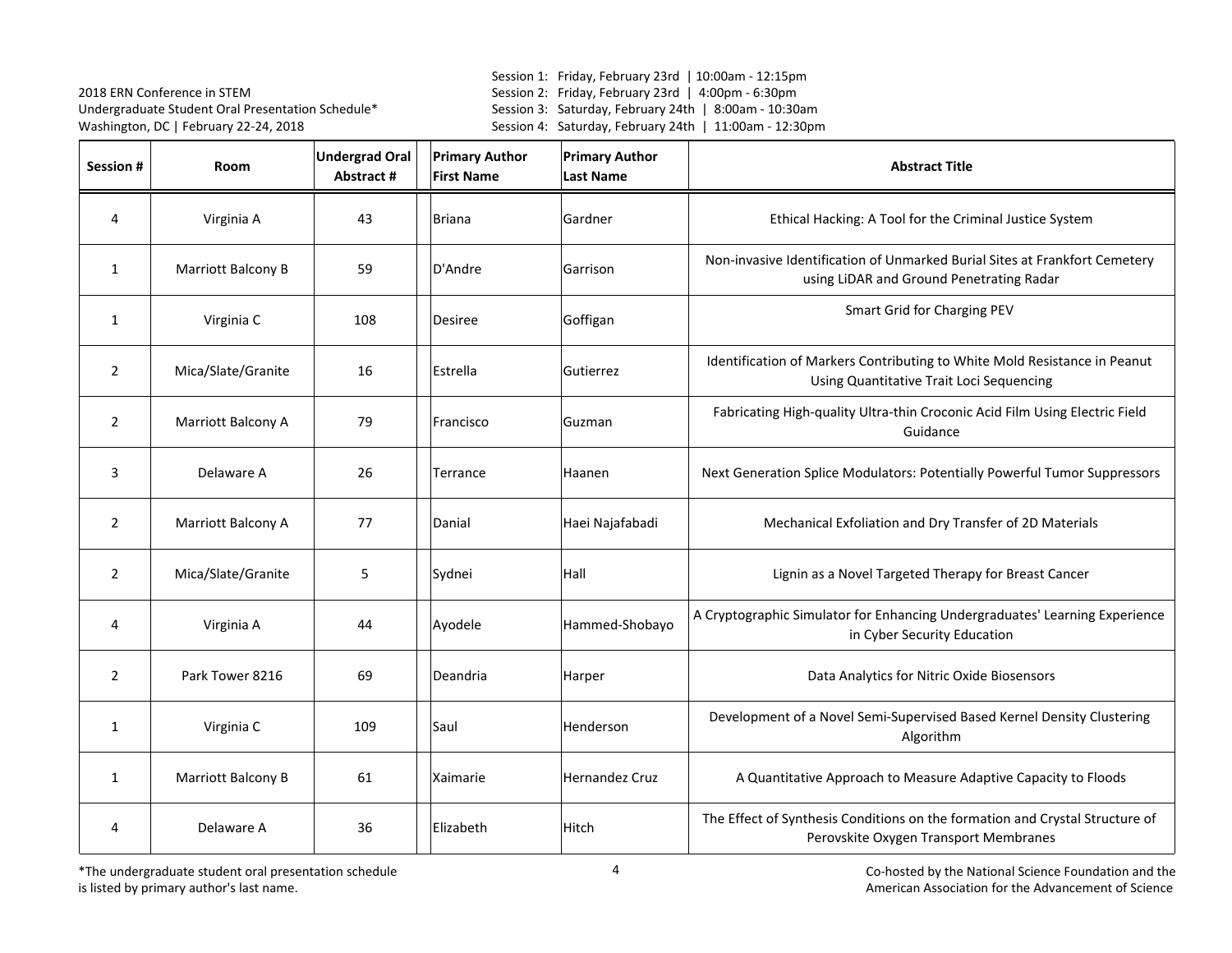Session 1: Friday, February 23rd | 10:00am - 12:15pm Session 2: Friday, February 23rd | 4:00pm - 6:30pm Session 3: Saturday, February 24th | 8:00am - 10:30am Session 4: Saturday, February 24th | 11:00am - 12:30pm

| Session #      | Room               | <b>Undergrad Oral</b><br>Abstract # | <b>Primary Author</b><br><b>First Name</b> | <b>Primary Author</b><br><b>Last Name</b> | <b>Abstract Title</b>                                                                                                                                |
|----------------|--------------------|-------------------------------------|--------------------------------------------|-------------------------------------------|------------------------------------------------------------------------------------------------------------------------------------------------------|
| 4              | Delaware A         | 37                                  | April                                      | Howard                                    | <b>Bissap Research</b>                                                                                                                               |
| 4              | Virginia A         | 45                                  | Alysia                                     | Irwin                                     | An Adaptive Region Growing Algorithm for Organ Segmentation Using<br>Homogeneous Discriminative Model                                                |
| 3              | Delaware B         | 8                                   | Curteisha                                  | Jacobs                                    | Screening the Candidacy of Monosodium Glutamate (MSG) as an Addictive<br>Substance in Drosophila Melanogaster                                        |
| 3              | Delaware A         | 32                                  | Whitney                                    | <b>Jenkins</b>                            | Anti-Cancer Drug Entrapped Zeolite Structures as Drug Delivery Systems                                                                               |
| $\overline{2}$ | Mica/Slate/Granite | $\mathbf{1}$                        | Alexia                                     | Johnson                                   | In Vitro Characterization of the Gelatin and Liver Extracellular Matrix Based<br><b>Construct for Wound Dressing</b>                                 |
| 4              | Park Tower 8216    | 90                                  | Gabrielle                                  | Johnson                                   | Colorectal Cancer Screening Intentions in Two Community Settings: Is There a<br>Difference?                                                          |
| $\overline{2}$ | Mica/Slate/Granite | 20                                  | KiAundra                                   | Kilpatrick                                | The Role of Itaconate in Stroke and Immunometabolism                                                                                                 |
| $\overline{2}$ | Marriott Balcony B | 53                                  | Ashley                                     | Kim                                       | Investigating Hummingbird Foraging Choices in Response to Bee or Ant Cues                                                                            |
| 4              | Delaware A         | 38                                  | Katherine                                  | Knox                                      | Photosensitive Liquid Crystal Elastomers for Biomedical Actuators                                                                                    |
| $\mathbf{1}$   | Virginia C         | 110                                 | Keenan                                     | Leatham                                   | Development of a Hybrid Particle Swarm Optimization (PSO) and Evolutional<br>Algorithm (EA) Based Feature Selection Algorithm with LS-SVM Classifier |
| 2              | Marriott Balcony B | 54                                  | Raven                                      | Lewis                                     | Assessing Exchangeable Soil Nitrogen in Cotton Fields from Different Best<br><b>Management Practices</b>                                             |
| $\overline{2}$ | Virginia C         | 98                                  | Ryan                                       | Littlejohn                                | Programming Scorbase Pro                                                                                                                             |
| 4              | Virginia A         | 46                                  | Darrion                                    | Long                                      | Making Software Engineering Rigorous: Secure Coding for Undergraduate<br>Students                                                                    |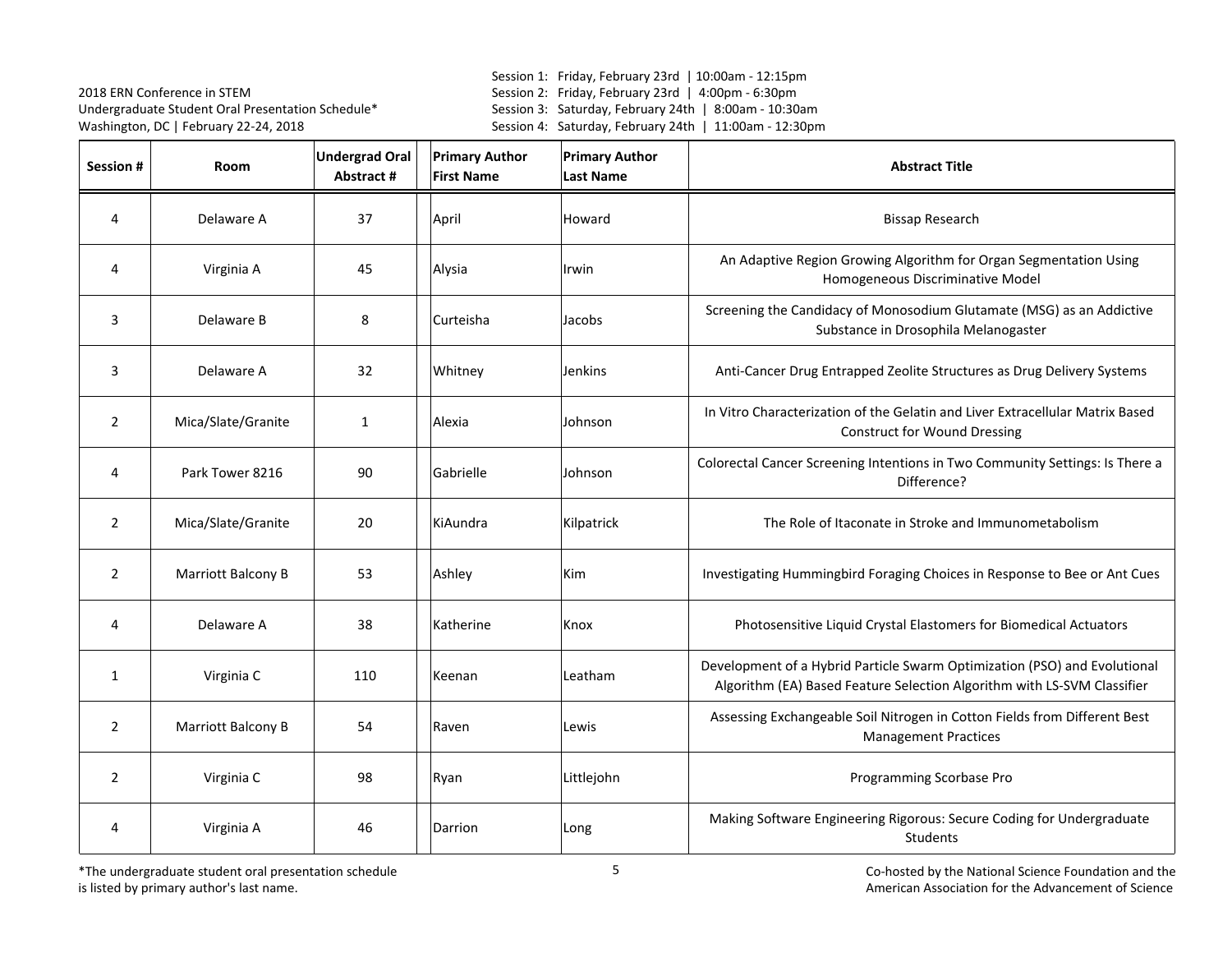Session 1: Friday, February 23rd | 10:00am - 12:15pm Session 2: Friday, February 23rd | 4:00pm - 6:30pm Session 3: Saturday, February 24th | 8:00am - 10:30am Session 4: Saturday, February 24th | 11:00am - 12:30pm

| Session #      | <b>Room</b>        | <b>Undergrad Oral</b><br>Abstract # | <b>Primary Author</b><br><b>First Name</b> | <b>Primary Author</b><br><b>Last Name</b> | <b>Abstract Title</b>                                                                                                      |
|----------------|--------------------|-------------------------------------|--------------------------------------------|-------------------------------------------|----------------------------------------------------------------------------------------------------------------------------|
| $\overline{2}$ | Mica/Slate/Granite | $\overline{2}$                      | Samuel                                     | Lum                                       | A Novel Nanocomposite for Inhibition of Infectious Biofilm on Urinary<br>Catheters Systems                                 |
| $\mathbf{1}$   | Park Tower 8228    | 75                                  | Nadja                                      | Maldonado Luna                            | Size-Dependent Quantum Dots Toxicity in Aquatic Models                                                                     |
| 1              | Marriott Balcony B | 60                                  | Lucia                                      | Mallozzi                                  | Evidence of Thermal Alteration in CV Chondrite NWA 8418 Provides Unique<br>Insight into Secondary Parent Body Processing   |
| $\mathbf{1}$   | Park Tower 8228    | 73                                  | Sebastian                                  | Manzo                                     | Luminescence Nanothermometry of 2D MoS2                                                                                    |
| 4              | Virginia A         | 47                                  | Willie                                     | McClinton                                 | Ad-Hoc Event Kit generation for the TRECVID Multimedia Event Detection<br>Evaluation                                       |
| $\overline{2}$ | Marriott Balcony B | 55                                  | Trevor                                     | McIntosh                                  | An Assessment of Butterfly Diversity at the Long Island Solar Farm at<br>Brookhaven National Laboratory                    |
| $\overline{2}$ | Virginia C         | 99                                  | James                                      | McLaurin                                  | Synchronized High-Speed Video and Infrared Thermometry Study of Bubble<br>Dynamics during Nucleate Boiling of Nanoemulsion |
| 3              | Delaware B         | 14                                  | Michelle                                   | McPherson                                 | The Effects of Acidic Rain on an Environment                                                                               |
| 4              | Virginia A         | 48                                  | Dequan                                     | Medina                                    | A Learning-Based Method for CT Image Segmentation                                                                          |
| 3              | Virginia C         | 117                                 | Timothy                                    | Medina                                    | Normalized Difference Vegetation Index Satellite Information and<br>Deforestation Influence on Global Food Security        |
| $\overline{2}$ | Mica/Slate/Granite | 6                                   | Tiffany                                    | Merlinsky                                 | Role of CALR Mutations on MPL/JAK Signaling: New Road for Novel Therapies<br>in MPN                                        |
| 3              | Delaware B         | 15                                  | Katherine                                  | Miller                                    | Nonlinear and Asymmetric Responses of Switchgrass Ecosystem Productivity to<br><b>Precipitation Changes</b>                |
| $\overline{2}$ | Marriott Balcony A | 83                                  | Roshaun                                    | Mitchell-Cleveland                        | Measuring the Effects of Radiation and Changes in DNA in Caenorhabditis<br>Elegans                                         |

\*The undergraduate student oral presentation schedule is listed by primary author's last name.

entation schedule entry the National Science Foundation and the entry of the National Science Foundation and the<br>American Association for the Advancement of Science .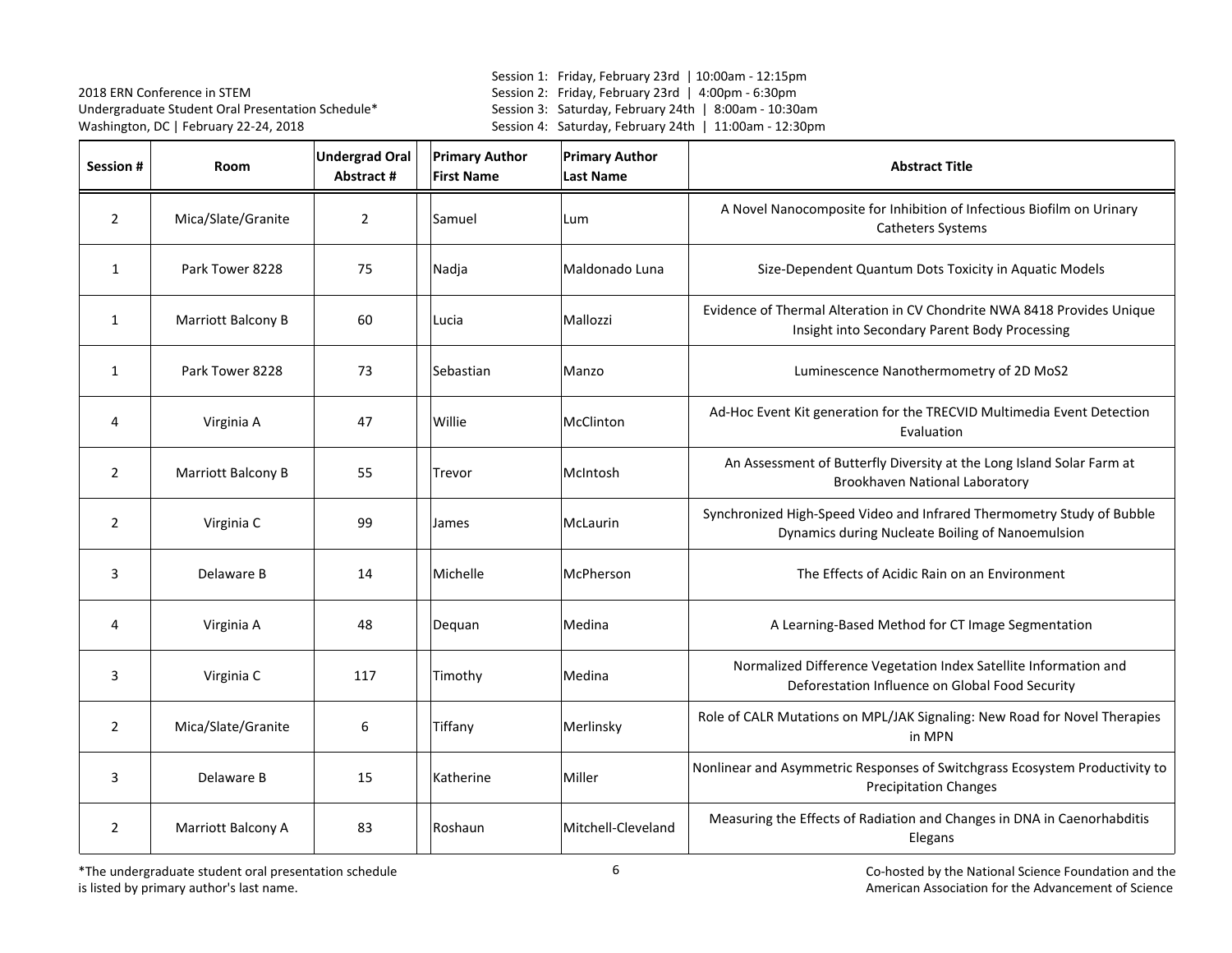Session 1: Friday, February 23rd | 10:00am - 12:15pm Session 2: Friday, February 23rd | 4:00pm - 6:30pm Session 3: Saturday, February 24th | 8:00am - 10:30am Session 4: Saturday, February 24th | 11:00am - 12:30pm

| Session #      | Room               | <b>Undergrad Oral</b><br>Abstract # | <b>Primary Author</b><br><b>First Name</b> | <b>Primary Author</b><br><b>Last Name</b> | <b>Abstract Title</b>                                                                                                       |
|----------------|--------------------|-------------------------------------|--------------------------------------------|-------------------------------------------|-----------------------------------------------------------------------------------------------------------------------------|
| 3              | Delaware B         | 9                                   | Amatullah                                  | Muhammad                                  | The Effects of Selenium on Cryopreservation and Sperm Motility                                                              |
| $\overline{2}$ | Marriott Balcony A | 80                                  | Jose                                       | Nicasio                                   | On Potential Turbine Coating Materials Cr0.19Ni0.06Al0.75                                                                   |
| 3              | Virginia C         | 119                                 | Zuleika                                    | Oquendo                                   | Synthesis and Characterization of Chitosan/TiO2 Composite as a Biocide<br>Material                                          |
| 3              | Virginia C         | 120                                 | Joshua                                     | Orebiyi                                   | Dye Sensitized Solar Cells (DSSC)                                                                                           |
| $\overline{2}$ | Marriott Balcony A | 84                                  | Jessica                                    | Patel                                     | Characterization of Pb1-xCaxTiO3 Thin Films for Thermal Detectors                                                           |
| $\overline{2}$ | Park Tower 8216    | 70                                  | Kristi                                     | Pearley                                   | Determination of the Prediction Values of Technical Indicators                                                              |
| 4              | Park Tower 8216    | 91                                  | Vera                                       | Pertsovskaya                              | The Neurophysiological Basis for the Importance of Borders in Human Color<br>Perception                                     |
| $\mathbf{1}$   | Marriott Balcony B | 62                                  | Joshua                                     | Pettibon                                  | Determining the Factors That Shape Cockroach Gut Communities                                                                |
| $\overline{2}$ | Marriott Balcony A | 78                                  | Coby                                       | Pinckney                                  | Virginia Union University Weather Station                                                                                   |
| $\overline{2}$ | Marriott Balcony B | 56                                  | John                                       | Poole                                     | Conflict of Interest? Investigating the Costs and Benefits of Herbivore Defense<br>Using the Model Plant Boechera Stricta.  |
| $\mathbf{1}$   | Virginia C         | 104                                 | Anthony                                    | Porter                                    | Light weight PEM Fuel Cell                                                                                                  |
| $\overline{2}$ | Mica/Slate/Granite | 19                                  | Natalia                                    | Rangel                                    | Detection of Coccidioides Immitis in Soil Samples Using a DNA and RNA-based<br>Approach                                     |
| $\overline{2}$ | Virginia C         | 100                                 | Jaime                                      | <b>Rios</b>                               | An Experimental Study on Convective Heat Transfer Characteristics of<br>Nanoemulsion Flowing Through Circular Mini-Channels |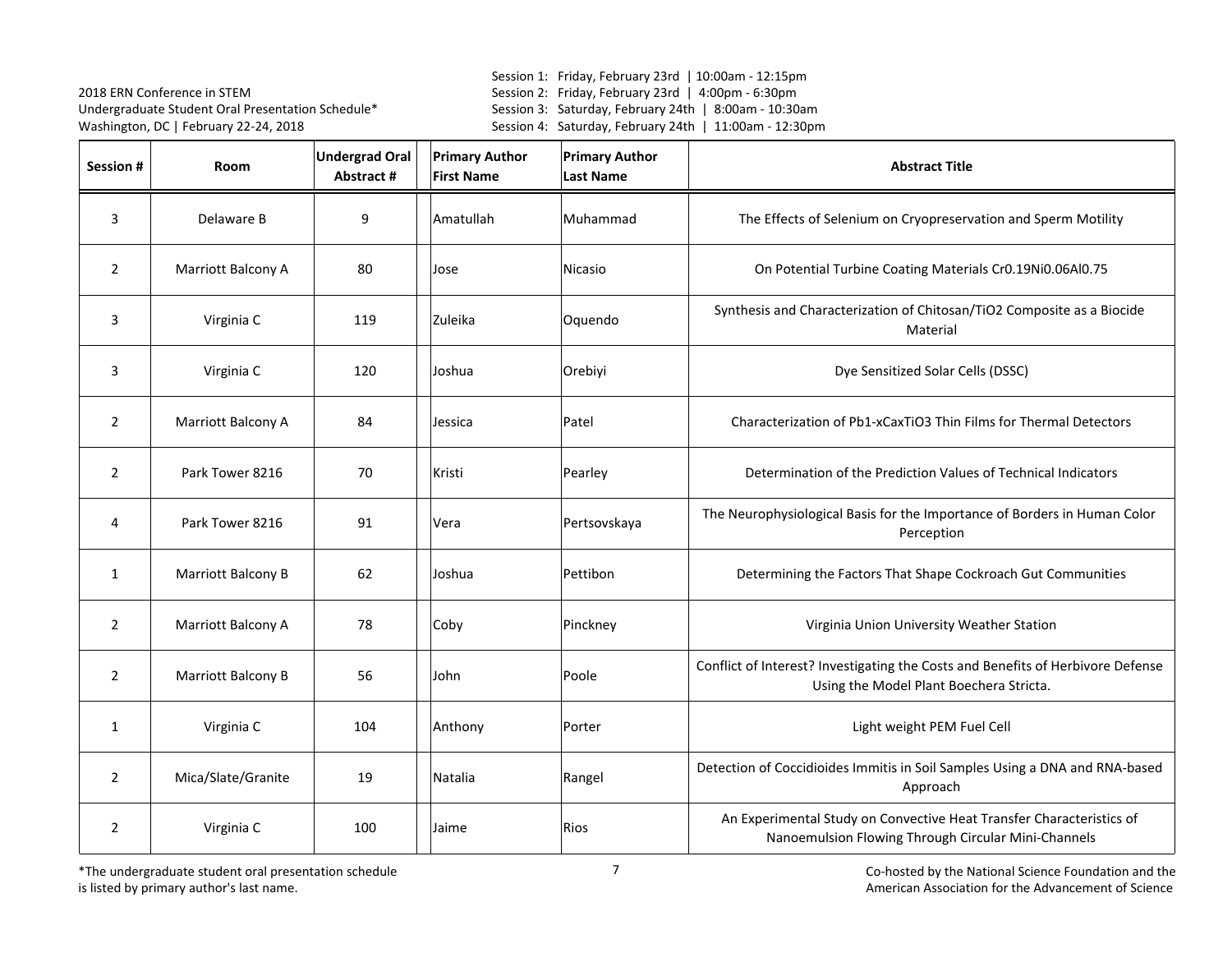Session 1: Friday, February 23rd | 10:00am - 12:15pm Session 2: Friday, February 23rd | 4:00pm - 6:30pm Session 3: Saturday, February 24th | 8:00am - 10:30am Session 4: Saturday, February 24th | 11:00am - 12:30pm

| <b>Session #</b> | <b>Room</b>        | <b>Undergrad Oral</b><br>Abstract # | <b>Primary Author</b><br><b>First Name</b> | <b>Primary Author</b><br><b>Last Name</b> | <b>Abstract Title</b>                                                                                                        |
|------------------|--------------------|-------------------------------------|--------------------------------------------|-------------------------------------------|------------------------------------------------------------------------------------------------------------------------------|
| 3                | Delaware A         | 33                                  | Julio                                      | Rivera                                    | Functionalization of Quantum Dots and their Toxicity in Biological Systems.                                                  |
| 3                | Delaware A         | 27                                  | <b>Brittini</b>                            | Roye                                      | Tributyltin Acetate as an Inhibitor of the Enzymatic Activity of Papain                                                      |
| $\overline{2}$   | Mica/Slate/Granite | 21                                  | Jelonia                                    | Rumph                                     | Does Oxidative Stress Increase Susceptibility to Bacillus Anthracis Surrogates?                                              |
| $\overline{2}$   | Virginia C         | 122                                 | Sesegma                                    | Rygzydmaeva                               | Sensing of Cells and Miomolecules with Semiconductor Nanowires                                                               |
| $\overline{2}$   | Marriott Balcony A | 81                                  | Erika                                      | Sanchez                                   | Fabrication of High-Quality Croconic Acid Thin Films                                                                         |
| 3                | Virginia C         | 115                                 | Zachary                                    | Shepard                                   | Iron Nanoparticle Conjugation onto 2D MoS2 Nanosheets: Green Synthesis for<br><b>Environmental Application</b>               |
| $\mathbf{1}$     | Virginia C         | 111                                 | James                                      | Sherman                                   | Development of Photomultiplier Tube Gain Control System                                                                      |
| $\overline{2}$   | Virginia C         | 101                                 | Christoph                                  | Sieberer-Kefer                            | Optimal Server Sharing Decisions in Field Services                                                                           |
| $\overline{2}$   | Marriott Balcony B | 57                                  | Emily                                      | Silva                                     | Differential Growth of Roots and Shoots in Response to Variation in Canopy<br>Cover in a Tropical Fern Species in Costa Rica |
| 3                | Delaware A         | 28                                  | Yasmeen                                    | Solano                                    | Effects of Antifreeze Protein on Mannitol Crystallization During Freeze-Drying                                               |
| $\overline{2}$   | Mica/Slate/Granite | 17                                  | Taylor                                     | Soto                                      | Using Mitochondrial DNA to Determine Coyote-Wolf Hybridization in<br>Minnesota and Wisconsin                                 |
| 2                | Virginia C         | 102                                 | Benjamin                                   | Standfield                                | Using OPC Unified Architecture and MTConnect for Data Acquisition and<br><b>Upstream Communication</b>                       |
| $\overline{2}$   | Marriott Balcony A | 85                                  | Greg                                       | Stewart                                   | Tuning the Poisson's Ratio of Porous Graphene with Defects                                                                   |

\*The undergraduate student oral presentation schedule is listed by primary author's last name.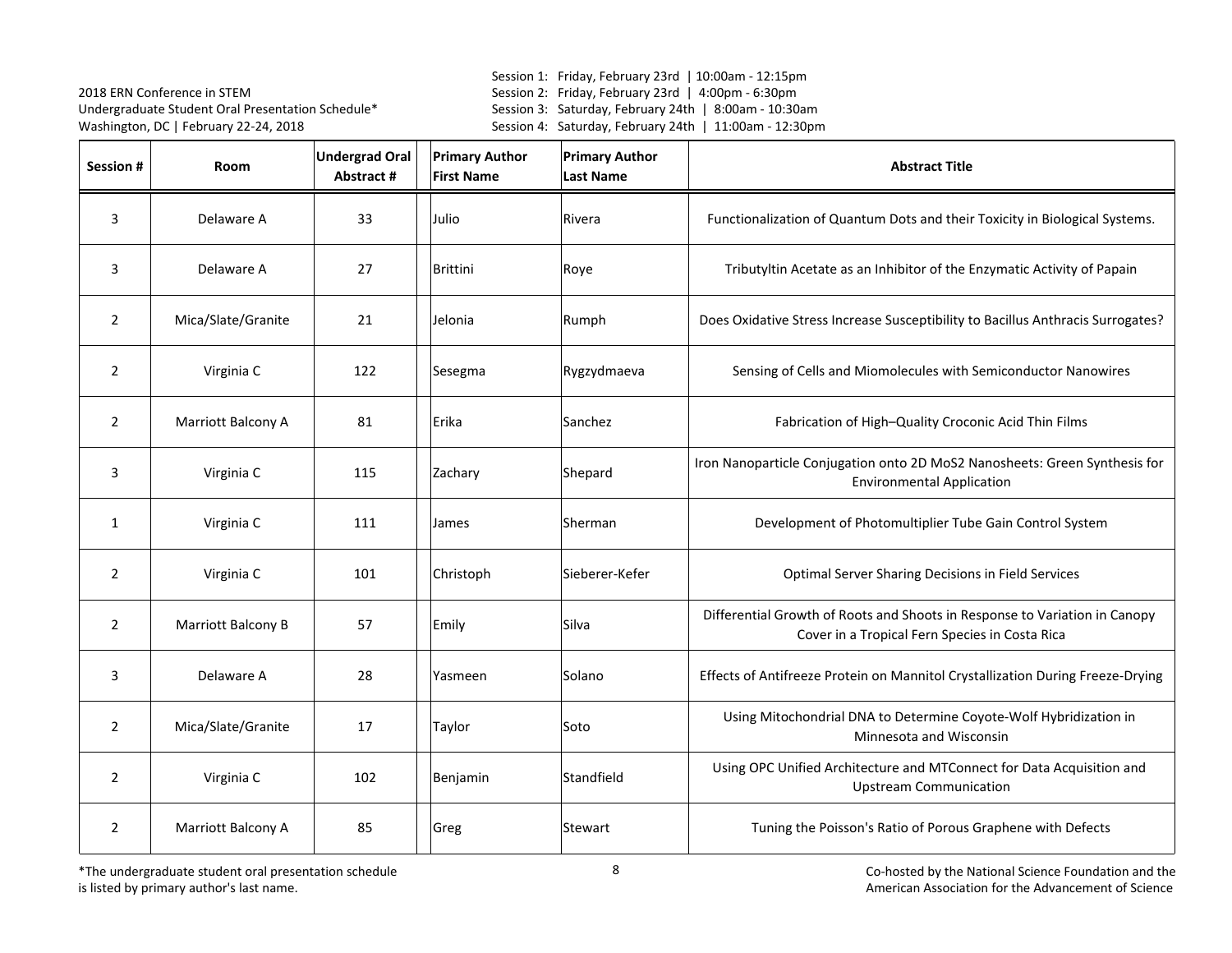Session 1: Friday, February 23rd | 10:00am - 12:15pm Session 2: Friday, February 23rd | 4:00pm - 6:30pm Session 3: Saturday, February 24th | 8:00am - 10:30am Session 4: Saturday, February 24th | 11:00am - 12:30pm

| Session #      | Room               | <b>Undergrad Oral</b><br>Abstract # | <b>Primary Author</b><br><b>First Name</b> | <b>Primary Author</b><br><b>Last Name</b> | <b>Abstract Title</b>                                                                                   |
|----------------|--------------------|-------------------------------------|--------------------------------------------|-------------------------------------------|---------------------------------------------------------------------------------------------------------|
| $\overline{2}$ | Mica/Slate/Granite | 3                                   | Ruthie                                     | <b>Stokes</b>                             | A Vehicle Into the Future                                                                               |
| 4              | Park Tower 8216    | 87                                  | Marie Janelle                              | Tacloban                                  | Supporting Educators in Using Primary Scientific Literature in the High School<br><b>STEM Classroom</b> |
| 4              | Delaware A         | 34                                  | Rickey                                     | Terrell                                   | Structural Characterization of Platinum Alloy Nanoparticle Synthesis using 195-<br>Pt NMR               |
| 3              | Delaware B         | 10                                  | Willis                                     | Thomas III                                | The Effects of Cannabinoid Structure on Planarian Regeneration                                          |
| $\overline{2}$ | Mica/Slate/Granite | 18                                  | Jiah                                       | Toms                                      | Investigating Dopamine Neuron Genes Linked to Human Disorders                                           |
| 3              | Delaware A         | 29                                  | Sara                                       | <b>Torres Robles</b>                      | Probing UNC-45: Hsp83 Protein-Protein Interactions In Vitro                                             |
| $\overline{2}$ | Virginia C         | 95                                  | Kaila                                      | Trawitzki                                 | Meal Assistance Vibrational Device for Independent Eating in Cerebral Palsy<br>Patients                 |
| $\overline{2}$ | Virginia C         | 96                                  | Jessica                                    | Trinh                                     | Contractility Measurements in Cardiomyocytes of Danon Disease Patients                                  |
| 3              | Virginia C         | 121                                 | Idi                                        | Tulloch                                   | Electrospun Cactus based Nanofiber Membrane for Water Filtration                                        |
| $\mathbf{1}$   | Park Tower 8228    | 74                                  | Robert                                     | Turner                                    | Highly Ferroelectric PVDF Nanocomposites:<br>Mechanochemical Synthesis and Characterization             |
| 4              | Virginia A         | 49                                  | Amari                                      | Vaughn                                    | Data Analysis and Activity Recognition with Smartphone Sensors                                          |
| 4              | Delaware A         | 39                                  | Zoe                                        | Vaughn                                    | The application of (2-Hydroxyethyl Methacrylate) HEMA hydrogel for wound<br>healing.                    |
| $\overline{2}$ | Virginia C         | 103                                 | Willis                                     | Walter                                    | Evaluating Usafiri Dar es Salaam Rapid Transit                                                          |

\*The undergraduate student oral presentation schedule is listed by primary author's last name.